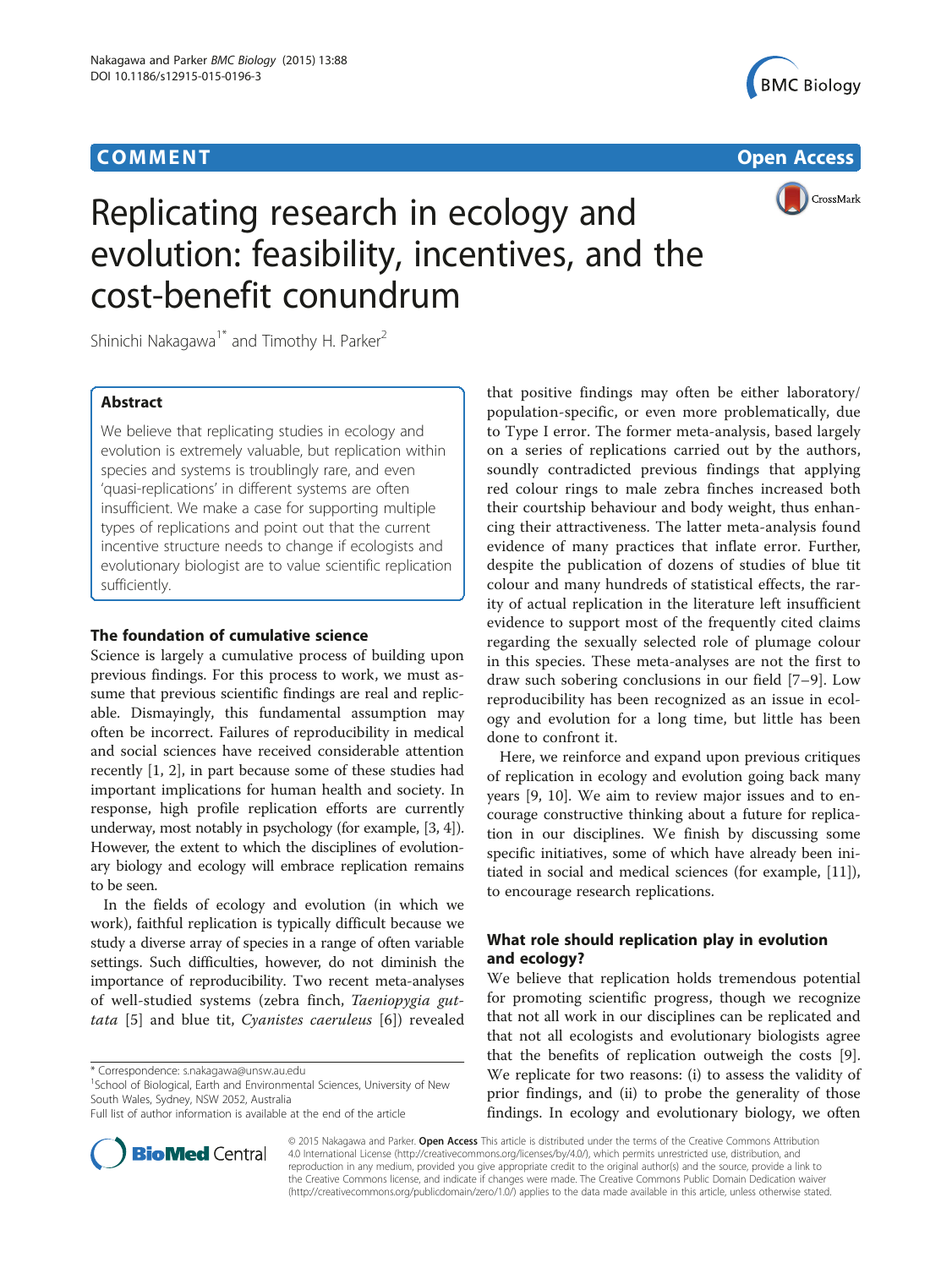do quite a poor job proving generality, but, more important, we almost always fail to assess validity of prior findings rigorously. Of course in nature so many variables are beyond the control of researchers that no study can ever be perfectly replicated, and in some cases, as with critically endangered species, replication may be infeasible and even unethical [\[12\]](#page-4-0). Additionally, long-term data sets cannot be replicated on a whim or with anything short of profound dedication [[13\]](#page-4-0); though many long-term data sets can themselves be treated as a series of replications, and should be valued as such. So where does this leave us?

Although each ecological and evolutionary study is unique and thus strictly speaking cannot be proven wrong through replication, this certainly does not make replication to assess validity of an earlier finding a waste of time. Across disciplines, there is a continuum of possible precision in replications, and perfect exact replication (see definitions below) may typically be unattainable in any discipline. Thus, we should develop an appropriate understanding of how replication can assess validity. When a replication fails to confirm an earlier finding (for example, red colour rings increase male zebra finch courtship behaviour), it may be true that conditions have changed and both studies were correct in their own contexts. This scenario, however, is no more plausible than the possibility that either the original study or the replication is incorrect. To build confidence in our understanding, we must conduct multiple robust replications and combine their results with quantitative research synthesis. The metaanalysis of zebra finch colour ring effects described above is an ideal example [[5\]](#page-4-0). Quantitative syntheses will be best suited to assess validity of an earlier study when researchers have minimized differences in methods and environmental conditions, ideally while also systematically varying conditions hypothesized to influence the study outcome (see below; [\[14](#page-4-0)–[16\]](#page-4-0)). This systematic approach helps us build confidence in tests for validity while simultaneously initiating the process of circumscribing the generality of the phenomenon. We can never be certain that an aberrant study was incorrect. Yet, with enough robust contradictory evidence, we can treat it as incorrect or at least as insufficiently general to merit further consideration. To return to the zebra finch example, when four replications fail to find an effect of ring colour on male courtship rate and body mass, it becomes reasonable to discount the original claim that ring colour influences male zebra finches in these ways [[5\]](#page-4-0). We address the goal of determining generality below.

### Scientific replication and generality

Traditionally, three main levels of replications are recognized; exact, partial and conceptual [[10](#page-4-0)]. We follow Palmer [[9](#page-4-0)] and include quasi-replication (cross-species or system), though we point out that quasi-replications can also vary from partial to conceptual. The first level, exact (sometimes also known as 'direct' [[17](#page-4-0)]) replication, provides the highest fidelity to the original work. As mentioned above, given the complexities of the systems in ecology and evolutionary biology, exact replication is never perfectly attained and so attempts at exact replication are, at best, 'close' replications. Partial replications fall along a spectrum, from these 'close' replication to replications that include limited procedural

or methodological differences. The four replications of the zebra finch colour ring work should be considered partial (but close) replications, despite the authors' effort to replicate the original work precisely, because the breeding history of animals and the details of rearing conditions differed from those of the original study and among the replicates [\[5](#page-4-0)]. As explained above, however, differences

were slight enough to allow us to reject the validity of the original finding based on the replications. While a close replication attempts to duplicate experimental methods, a conceptual replication uses a distinctly different study designed to test the same hypothesis [\[17](#page-4-0)]. For instance, two studies presented reasonable tests of the hypothesis that male plumage colour in blue tits signals potential aggression towards conspecific males [\[18](#page-4-0), [19\]](#page-4-0), but they did so with dramatically different methods (captive versus wild, response to live threats versus taxidermic mounts, different measurements of aggression, and so on). If both of these studies had found that male plumage colour predicted male aggression, we would have gained confidence in the original hypothesis. As it is, one study supported this hypothesis and the other did not. Because these studies should be considered conceptual replicates, the differences in results between them could either mean that one of the studies was in error, or that both studies were correct in the context of their methods [[6\]](#page-4-0). The latter case would mean that more narrowly defined hypotheses reflecting the set of conditions imposed by each experiment could be true even if the original, more broadly defined, hypothesis described above were not true. These new hypotheses would, however, require further testing [[6\]](#page-4-0).

Because conceptual replications are defined simply as distinct tests of the same hypothesis, the definition of the hypothesis is the only factor constraining what we consider a conceptual replication. To continue with the blue tit example from the previous paragraph, we could redefine the hypothesis as 'male plumage colour in blue tits is a signal used in conspecific interactions', in which case we would also want to consider, for example, responses to this putative signal by females in studies designed to assess mate choice. Alternatively we could expand in other directions, for instance by hypothesizing that 'male phenotypic traits signal potential aggression towards conspecific males', thus allowing us to consider traits other than plumage colour.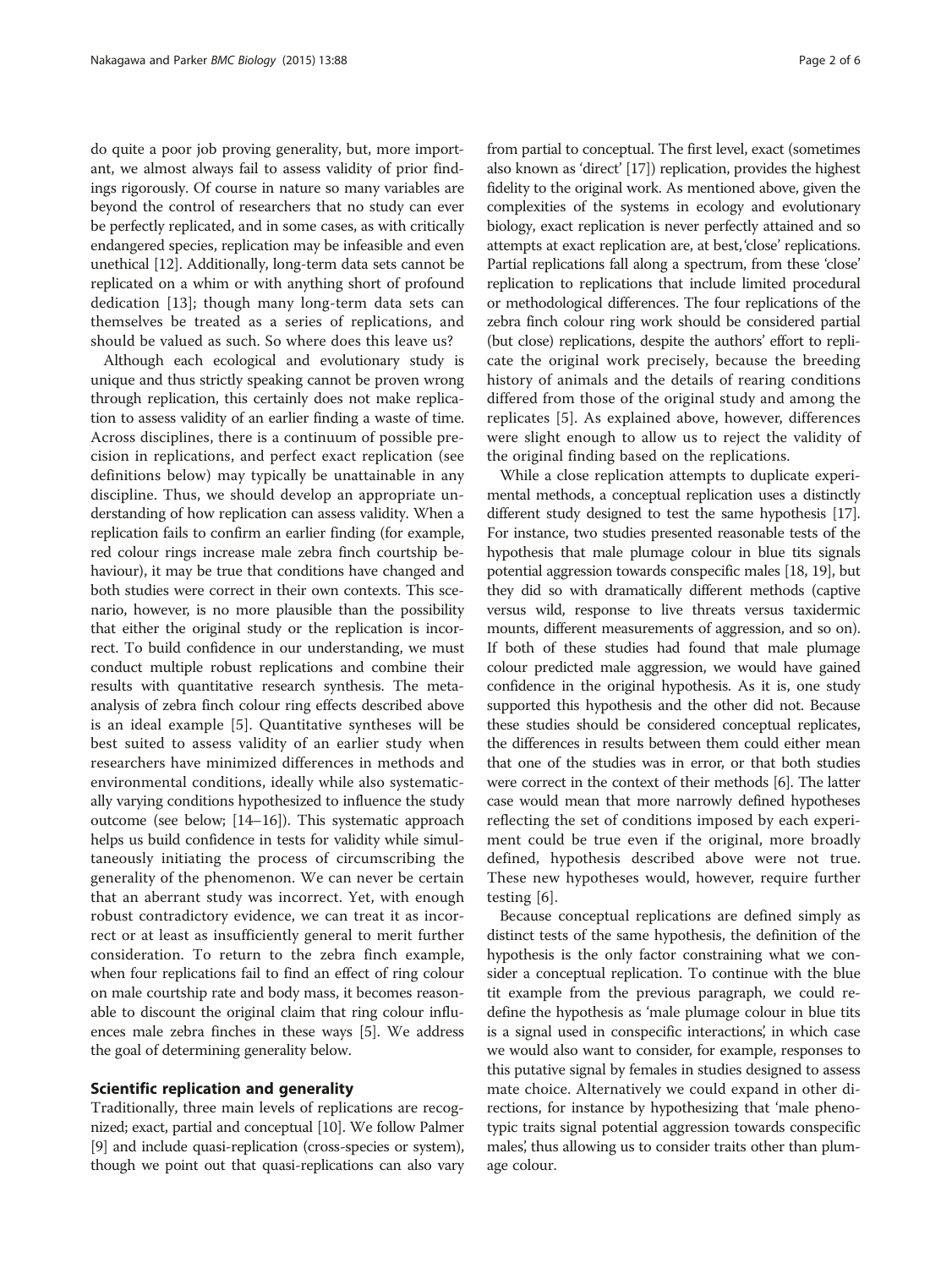We may wish to expand our scope beyond the original species or system with quasi-replication [\[9](#page-4-0)]. It could be useful to conduct a quasi-replication in which we match methods from the earlier study. This form of partial replication would allow any differences in results to be more confidently attributable to differences between species or systems rather than to different methods. However, most quasi-replications are conceptual in nature and make no effort to match methods. Thus, like conceptual replication within species, these replications can help define generality, but when results conflict, we cannot draw robust inferences about why this may be. Most large meta-analyses published today in evolutionary biology and ecology combine quasi and conceptual replications. These analyses thus help us determine generality of phenomena (within limits; see below), but without close replications within systems and species, these analyses are not effective at assessing validity of published findings. In Table 1, we summarise the relationship between levels of replication, assessment of validity, and establishment of scientific generality.

Replications, regardless of level, should all be welcome. Quantitative synthesis of empirical studies (meta-analysis) relies on availability of many replications; the statistical toolboxes of meta-analysis are equipped to help identify potential selective reporting as well as generality [[14](#page-4-0)–[16](#page-4-0)]. As should be clear, individual replications entail a trade-off between levels of generality and tests for validity (Table 1). Thus, all levels are valuable in their own way and the choice of a level would seem to rest with the researcher's goals. However, robust inferences about generality require sound inferences about validity so replications should ideally be performed in order starting with close replication and only later moving to conceptual and quasi-replication.

The desirability of first replicating at the exact (or more realistically, close) level has been recognized for some time. Palmer [\[9](#page-4-0)] laid out the case that quasi-replication, although useful, if used alone is not a robust method for a determining cross-species or cross-system generality. First, as we discussed above, no replication can definitely prove an earlier study wrong, but close or rigorous partial replication is often the only effective tool for identifying results that are likely wrong. Thus, a series of strictly quasi-replications (for example, across species or systems) cannot actually determine whether a hypothesis is supported or contradicted in any of the given species or systems included. Further, high-level replications (that is, quasi- and conceptual replications) are prone to misuse because, unlike exact or close replications, researchers can decide which data to analyse and what to report. Unfortunately, this kind of 'researcher degrees of freedom' [[20](#page-4-0)] seems pervasive across many scientific fields [\[21\]](#page-4-0). Simonsohn and colleagues [\[22\]](#page-4-0) recently termed the practice of selective analysis and reporting (researcher degrees of freedom) 'p-hacking', which is distinct from traditional publication bias (where non-significant results are less likely to be published) because  $p$ -hacking is a suite of potentially deliberate acts that bolster a researcher's chance of finding significant  $p$  values. Thus, we expect a collection of quasi-replications to be a biased collection of studies that will produce a biased average effect in research synthesis. On the other hand, if the effect from each species or system derives from a series of close replications, we will have substantially more confidence in the patterns within each species or system, and thus substantially more confidence in the overall effect derived from cross-species (or system) synthesis.

However, the meaning of quasi-replication is not as clear as it first appears. Within a species, populations differ from each other in multiple ways. Just as with different results in different species, when results differ between two populations of the same species, we cannot distinguish real population differences from some sort of error. We do not claim to have a definitive answer to the conundrum of where to draw the boundaries of quasireplication. However, we do have some thoughts on this matter. First, we repeat our assertion that the closer a replication conforms to the original study in methods and experimental conditions, the more valuable that replication is for assessing the validity of the original. Further, clear thinking about the scope of intended inference can help us determine what sort of replication is needed. If we are testing the generality of a phenomenon within a species, then among-population replication is useful and may be sufficient. If we simply wish to know whether the plumage of male blue tits reflects more light in the UV than does the plumage of female blue tits, regardless of population, then a series of different studies in different populations is fine. However, if we wish to draw robust conclusions about among-population differences, then we need to

Table 1 The different levels of study replication in relation to establishing validity and generality

| Replication level              | Testing validity | Scope of generality                                                                               |
|--------------------------------|------------------|---------------------------------------------------------------------------------------------------|
| Exact (close) replication      | Excellent        | Narrowly defined biological phenomenon limited to a population, strain, or locality               |
| Partial replication            | Good             | Fairly narrowly defined biological phenomenon mostly limited to a population, strain, or locality |
| Conceptual replication         | Poor             | Species- or system-specific phenomenon, broadly defined                                           |
| Quasi-replication (partial)    | Poor             | Narrowly defined biological phenomenon across species or system                                   |
| Quasi-replication (conceptual) | Poor             | Broadly defined biological phenomenon across species or systems                                   |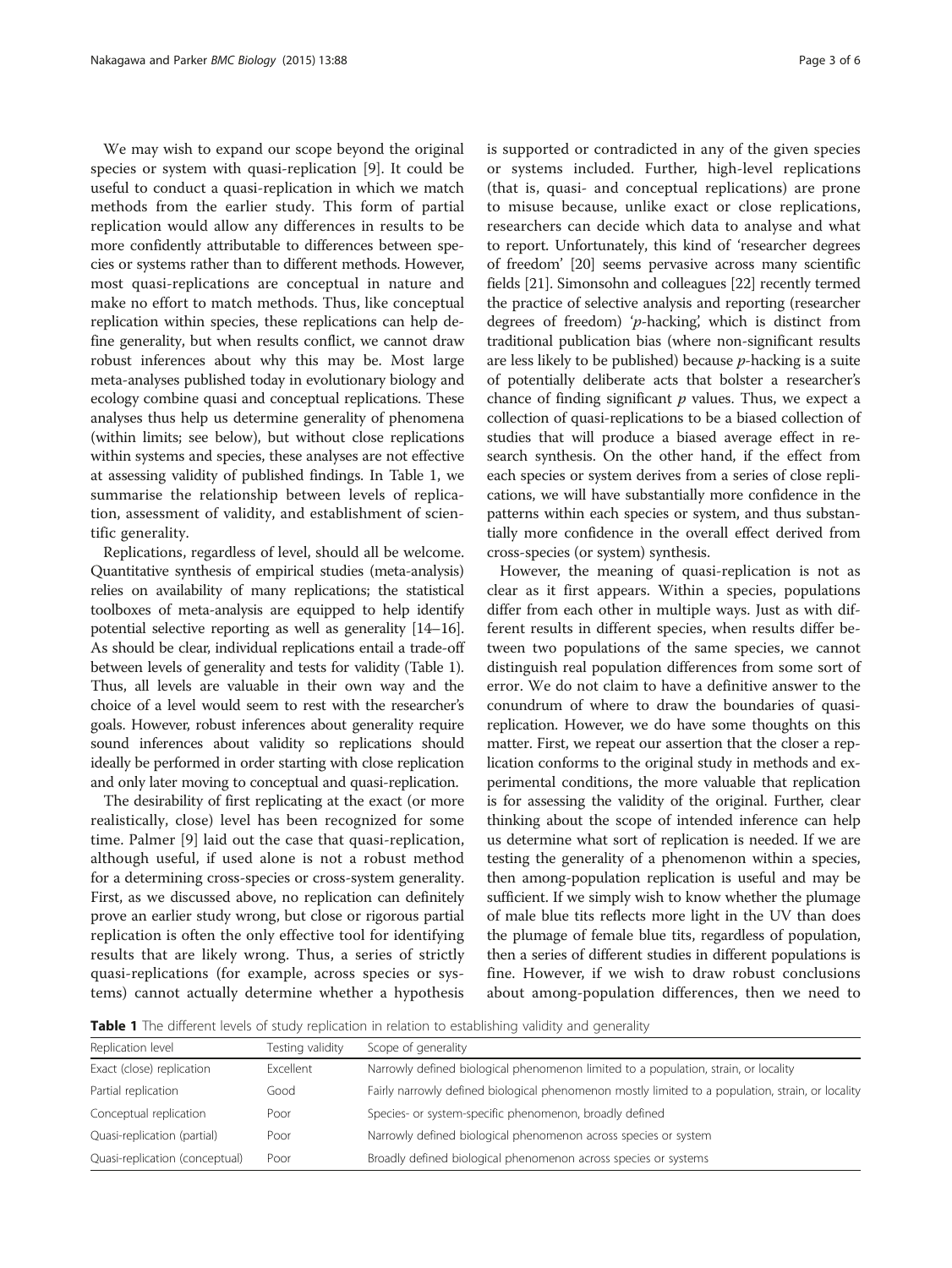conduct replications within each of the populations of interest [[6\]](#page-4-0). Some studies have found greater sexual dimorphism in blue tit plumage colour than have others [[6\]](#page-4-0), but we cannot attribute this difference to biological differences in populations since we lack sufficient replicates to assess the validity of these differences.

It is worth pausing here to acknowledge that not only might we expect results to vary geographically within a species, we also can expect results to vary from year to year due to real temporal variation in biological processes (for example, [[23](#page-4-0)], but see [\[24\]](#page-4-0)). Such variation presents serious challenges to replication [[6](#page-4-0)]. However, if we find a result in one year and not in another, we cannot robustly infer temporal variation without replication. Often researchers understand their system well enough to expect different process between, for instance, wet and dry years. In this example, confirming differences in replicate wet and dry years will add substantial inferential strength. In some situations, replication within divergent conditions will be very difficult. Thus, we will have to accept a lower level of confidence in our inference.

Another reason to promote within-species or withinsystem replications is that although we value broad generality of research findings, we readily acknowledge that idiosyncratic or species-specific findings can have important implications. For instance, it appears unique that naked mole rats, Heterocephalus glaber, do not suffer from cancer. It is this idiosyncrasy that possibly carries a huge potential for cancer treatment [[25\]](#page-4-0). Medical significance aside, population-specific adaptations of a particular species can be of great interest to evolutionary biologists as they often provide clues to a bigger question on the process of evolution.

Note that we have not provided a comprehensive analysis of replication above. There are many more challenges we have not explored and replication strategies that we have not explained. However, we have attempted to lay out the basic case in favour of replication.

Although all forms of replication have value, they are not all equally common. Various forms of conceptual and quasi replication are much more common than close or careful partial replications [[9](#page-4-0), [10](#page-4-0)]. Given the importance of close replication to building a foundation of understanding within species and systems, our highest priority right now is to shape incentive structures to promote systematic close replications.

## Initiatives for replicative and reproducible research

We recently reviewed initiatives in medical and social sciences to encourage replication and to discourage selective reporting such as publication bias and p-hacking; the former and the latter are intertwined as selective reporting influences reproducibility of research [\[26](#page-4-0)].

Four notable examples of initiatives in other disciplines are: (i) the development of a set of unified standards to increase reproducibility, taken up by many journals in biomedical sciences [\[27](#page-4-0)] and psychology [\[11](#page-4-0)], (ii) systematic efforts to coordinate, fund, and publish replications [\[28](#page-4-0)], (iii) the use of 'registered reports' to review proposed replications prior to gathering data and guarantee publication of accepted proposals independent of outcome [[29](#page-4-0)], and (iv) non-profit organizations awarding 'badges' for reproducibility [[29\]](#page-4-0). The field of ecology and evolution, as a whole, has yet to unite for similar initiatives.

Fifteen years ago, Palmer argued that three groups of people would need to come together to establish a culture of replications in ecology and evolution [[9\]](#page-4-0). These groups are editors, funders, and supervisors (or principal investigators). However, it is important to remember as we discuss these that the first two groups play a major role in establishing the incentive structures that shape the choices of the third group, the principal investigators.

Journal editors can provide an incentive to replicate by creating journal sections dedicated to publishing replication work. As simple as this suggestion seems, no journals in ecology and evolution have had such a section until now. To our delight, the renowned evolutionary biologist John Endler is initiating a new section, named 'New Tests of Existing Ideas' in the journal Evolutionary Ecology [[30](#page-5-0)]. What is more, the best paper published in this new section will be awarded a prize named after R.A. Fisher, a father of modern evolutionary biology and statistics and a strong believer in replicating experiments. We hope other ecological and evolutionary journals will follow this example. With many journals moving online, the old excuse of limited journal space should fade as an obstacle to publishing replicative research. The effectiveness of this incentive for replication will presumably be stronger as more journals, especially those with high impact factors, adopt replication sections.

As high status outlets for publishing excellent replications emerge, the idea of professors or institutions requiring some replication of previous work as a part of every PhD thesis becomes more plausible [\[9](#page-4-0), [10\]](#page-4-0). It is eminently sensible to ask a student to replicate a key study that constitutes part of the foundation of a given PhD thesis. To make this scenario more common, support from PhD supervisors and universities will be essential, along with incentives from the broader scientific community. The possibility of publishing replications in high-impact journals is an ideal incentive for toiling away at the task. Like it or not, the value of scientists is often measured by publications in high-impact journals, especially for those who have yet to land a permanent job [\[31](#page-5-0)].

Equally important, replication needs funding, which in our field is awarded almost exclusively for novel scientific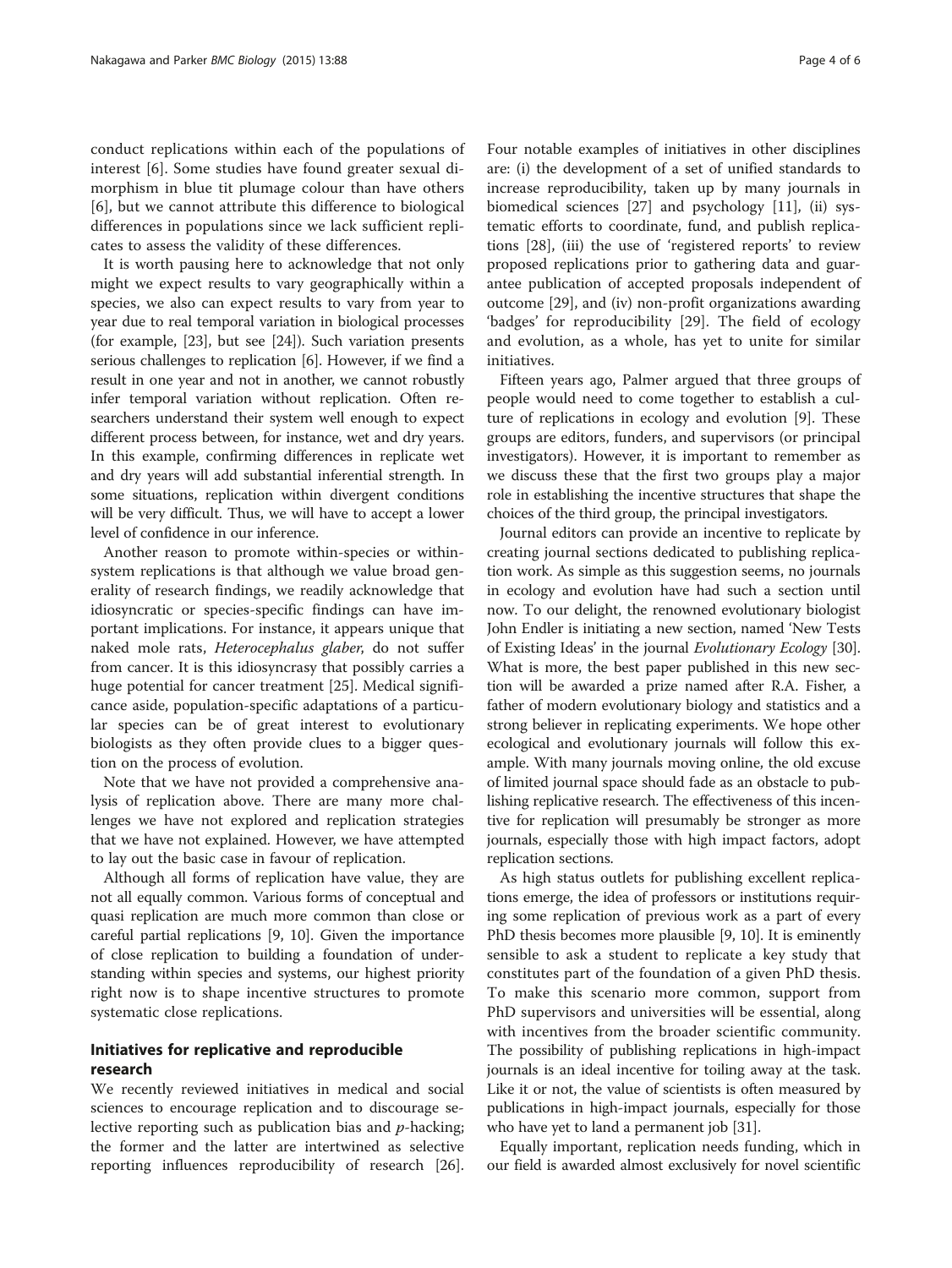<span id="page-4-0"></span>quests. It is funders, therefore, who can have the greatest and most immediate influence on our attitude towards replication. Researchers will scramble to replicate when money is set aside for this purpose [9]. Funding agencies could promote replication batteries through collaboration on simultaneous replications across different laboratories [3]. Such collaborative projects could be an effective path towards replication for ecologists and evolutionary biologists. Researchers could work together to test hypotheses on the same, closely or distantly related species in a standardized manner [\[32\]](#page-5-0), ideally via a registered reports framework [28]. Another idea is for agencies to evaluate reproducibility of foundational studies as a criterion for awarding research funding [6] or to provide funds for replications of previous research as part of grants for novel work. Of course, replications may contradict previous work, in which case scientists would need to step back and further investigate foundational ideas. In so doing, they would avoid wasting time and money on projects resting on unsound foundations. Changing funding protocols may not be as easy as adding replication sections to journals. However, it is up to us to push funding agencies in this direction.

Allocating resources to robust replication presumably will divert resources from other projects. Some will argue that this diversion is foolish. Instead, we believe it is foolish not to invest in substantiating important studies. Failing to invest in replication means that too often we will instead invest in novel studies resting on flawed foundations, and that is clearly a poor investment. We invested in the original studies because they held the potential of answers worth knowing. If we really do want these answers, then we need replication.

Finally, we return to the question of whether evolutionary biologists and ecologists will be able to increase the rate of replication sufficiently to improve the quality of inferences in our disciplines. In theory, replication at any level should be extremely valuable as a fundamental part of cumulative science. The real questions are whether ecologists and evolutionary biologists as a community value replication and are willing to promote it despite the obvious obstacles. We hope that we can convince a sufficient number of our colleagues that the potential gains in the quality of scientific inference from replication are worth the costs. We will continue to work for shifts in editorial policies, graduate training programs and research funding priorities [9].

#### Acknowledgments

We thank Losia Lagisz, Terry Burke, and editors at BMC Biology for comments. SN is supported by an Australian Research Council Future Fellowship (FT130100268).

#### Author details

<sup>1</sup>School of Biological, Earth and Environmental Sciences, University of New South Wales, Sydney, NSW 2052, Australia. <sup>2</sup>Biology Department, Whitman College, Walla Walla, WA 99362, USA.

#### Published online: 28 October 2015

#### References

- 1. Begley CG, Ellis LM. Raise standards for preclinical cancer research. Nature. 2012;483:531–3.
- 2. Carpenter S. Psychology's bold initiative. Science. 2012;335:1558–61.
- 3. Klein RA, Ratliff KA, Vianello M, Adams Jr RB, Bahník Š, Bernstein MJ, et al. Investigating variation in replicability. Soc Psychol Germany. 2014;45:142–52.
- 4. Open Science C. Estimating the reproducibility of psychological science. Science. 2015;349:aac4716.
- 5. Seguin A, Forstmeier W. No band color effects on male courtship rate or body mass in the zebra finch: four experiments and a meta-analysis. PLoS One. 2012;7, e37785.
- 6. Parker TH. What do we really know about the signalling role of plumage colour in blue tits? A case study of impediments to progress in evolutionary biology. Biol Rev. 2013;88:511–36.
- 7. Jennions MD, Moller AP. Relationships fade with time: a meta-analysis of temporal trends in publication in ecology and evolution. Proc Biol Sci. 2002;269:43–8.
- 8. Jennions MD, Moller AP. Publication bias in ecology and evolution: an empirical assessment using the 'trim and fill' method. Biol Rev. 2002;77:211–22.
- 9. Palmer AR. Quasi-replication and the contract of error: lessons from sex ratios, heritabilities and fluctuating asymmetry. Annu Rev Ecol Syst. 2000;31:441–80.
- 10. Kelly CD. Replicating empirical research in behavioral ecology: How and why it should be done but rarely ever is. Q Rev Biol. 2006;81:221–36.
- 11. Nosek BA, Alter G, Banks GC, Borsboom D, Bowman SD, Breckler SJ, et al. Promoting an open research culture. Science. 2015;348:1422–5.
- 12. Chan KMA. Value and advocacy in conservation biology: Crisis discipline or discipline in crisis ? Conserv Biol. 2008;22:1–3.
- 13. Clutton-Brock T, Sheldon BC. Individuals and populations: the role of longterm, individual-based studies of animals in ecology and evolutionary biology. Trends Ecol Evol. 2010;25:562–73.
- 14. Koricheva J, Gurevitch J, Mengersen K. The handbook of meta-analysis in ecology and evolution. Princeton: Princeton University Press; 2013.
- 15. Nakagawa S, Poulin R. Meta-analytic insights into evolutionary ecology: an introduction and synthesis. Evol Ecol. 2012;26:1085–99.
- 16. Simonsohn U, Nelson LD, Simmons JP. p-Curve and effect size: correcting for publication bias using only significant results. Perspect Psychol Sci. 2014;9:666–81.
- 17. Schmidt S. Shall we really do it again? The powerful concept of replication is neglected in the social sciences. Rev Gen Psychol. 2009;13:90–100.
- 18. Korsten P, Dijkstra TH, Komdeur J. Is UV signalling involved in male-male territorial conflict in the blue tit (Cyanistes caeruleus)? A new experimental approach. Behaviour. 2007;144:447–70.
- 19. Remy A, Gregoire A, Perret P, Doutrelant C. Mediating male-male interactions: the role of the UV blue crest coloration in blue tits. Behav Ecol Sociobiol. 2010;64:1839–47.
- 20. Simmons JP, Nelson LD, Simonsohn U. False-positive psychology: undisclosed flexibility in data collection and analysis allows presenting anything as significant. Psychol Sci. 2011;22:1359–66.
- 21. Head ML, Holman L, Lanfear R, Kahn AT, Jennions MD. The extent and consequences of p-hacking in science. PLoS Biol. 2015;13:e1002106.
- 22. Simonsohn U, Nelson LD, Simmons JP. P-curve: a key to the file-drawer. J Exp Psychol Gen. 2014;143:534–47.
- 23. Siepielski AM, DiBattista JD, Carlson SM. It's about time: the temporal dynamics of phenotypic selection in the wild. Ecol Lett. 2009;12:1261–76.
- 24. Morrissey M, Hadfield J. Directional selection in temporally replicated studies is remarkably consistent. Evol Int J Org Evol. 2012;66:435–42.
- 25. Tian X, Azpurua J, Hine C, Vaidya A, Myakishev-Rempel M, Ablaeva J, et al. High-molecular-mass hyaluronan mediates the cancer resistance of the naked mole rat. Nature. 2013;499:346–U122.
- 26. Parker TH, Nakagawa S. Mitigating the epidemic of type I error: ecology and evolution can learn from other disciplines. Front Ecol Evol. 2014;2.
- 27. McNutt M. Journals unite for reproducibility. Science. 2014;346:679.
- 28. Simons DJ, Holcombe AO, Spellman BA. An introduction to registered replication reports at perspectives on psychological science. Perspect Psychol Sci. 2014;9:552–5.
- 29. Nosek BA, Lakens D. Registered reports a method to increase the credibility of published results. Soc Psychol Ger. 2014;45:137–41.